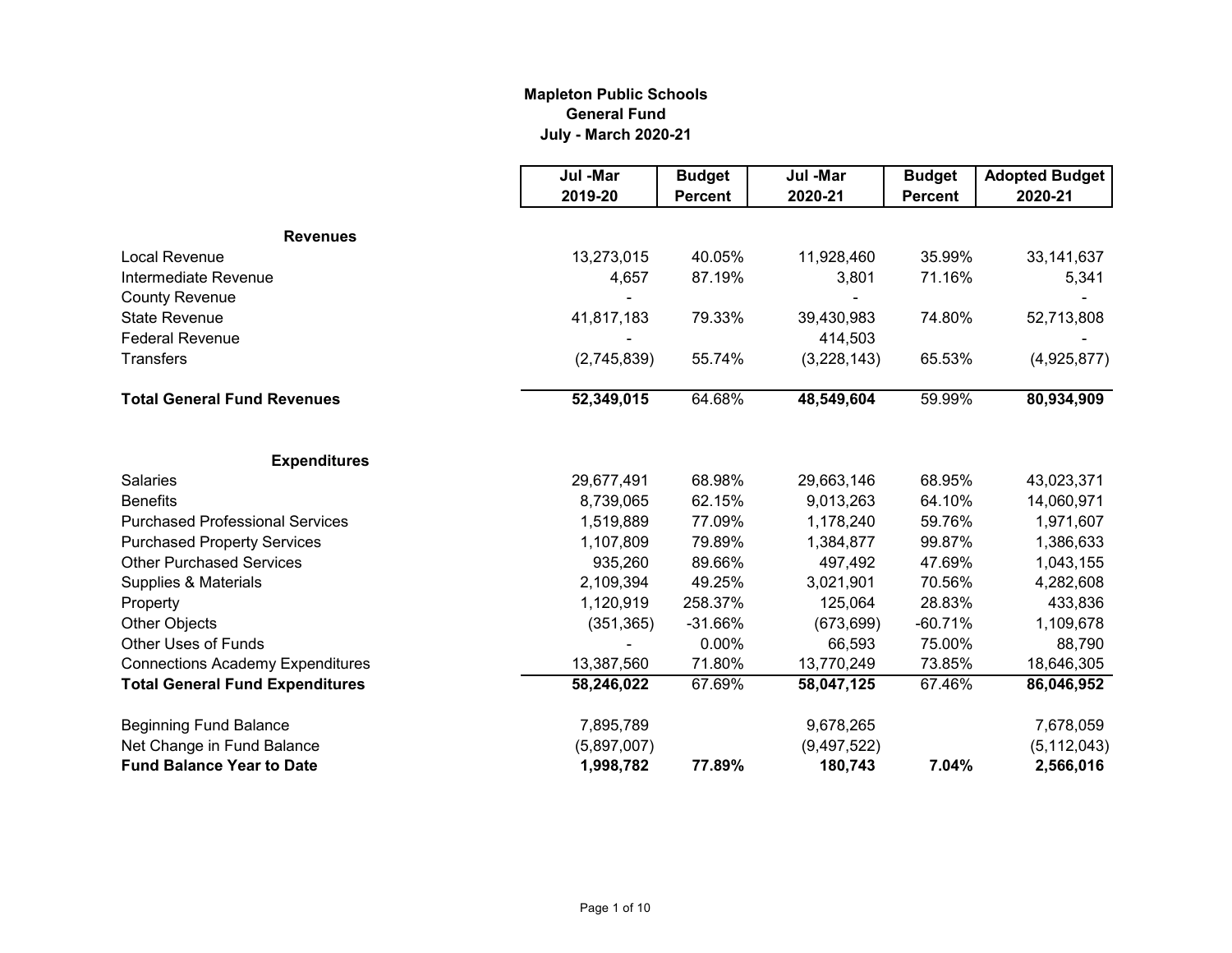### **July - March 2020-21 Mapleton Public Schools Risk Management Fund**

|                                                | Jul -Mar  | <b>Budget</b>  | Jul -Mar  | <b>Budget</b>  | <b>Adopted Budget</b> |
|------------------------------------------------|-----------|----------------|-----------|----------------|-----------------------|
|                                                | 2019-20   | <b>Percent</b> | 2020-21   | <b>Percent</b> | 2020-21               |
| <b>Revenues</b>                                |           |                |           |                |                       |
| <b>Local Revenue</b>                           | 2,731     | 3.23%          | 3,218     | 3.80%          | 84,665                |
| Intermediate Revenue                           |           |                |           |                |                       |
| <b>State Revenue</b>                           |           |                |           |                |                       |
| <b>Federal Revenue</b>                         |           |                |           |                |                       |
| <b>Transfers</b>                               | 1,064,569 | 85.85%         | 1,231,058 | 99.28%         | 1,240,000             |
| <b>Total Risk Management Fund Revenues</b>     | 1,067,300 | 80.57%         | 1,234,276 | 93.18%         | 1,324,665             |
| <b>Expenditures</b>                            |           |                |           |                |                       |
| <b>Salaries</b>                                |           |                |           |                |                       |
| <b>Benefits</b>                                |           |                |           |                |                       |
| <b>Purchased Professional Services</b>         | 6         | 58.55%         |           | $0.00\%$       | 11                    |
| <b>Purchased Property Services</b>             | 3,430     | 17.15%         | 1,644     | 8.22%          | 20,000                |
| <b>Other Purchased Services</b>                | 1,064,569 | 83.33%         | 1,285,058 | 100.59%        | 1,277,482             |
| Supplies & Materials                           |           |                |           |                |                       |
| Property                                       |           |                |           |                |                       |
| Other Objects                                  | 11,518    |                |           |                |                       |
| <b>Other Uses of Funds</b>                     |           |                |           |                |                       |
| <b>Total Risk Management Fund Expenditures</b> | 1,079,524 | 83.20%         | 1,286,702 | 99.17%         | 1,297,493             |
| <b>Beginning Fund Balance</b>                  | 403,164   |                | 848,583   |                | 317,823               |
| Net Change in Fund Balance                     | (12, 223) |                | (52, 426) |                | 27,172                |
| <b>Fund Balance Year to Date</b>               | 390,941   | 113.32%        | 796,157   | 230.77%        | 344,995               |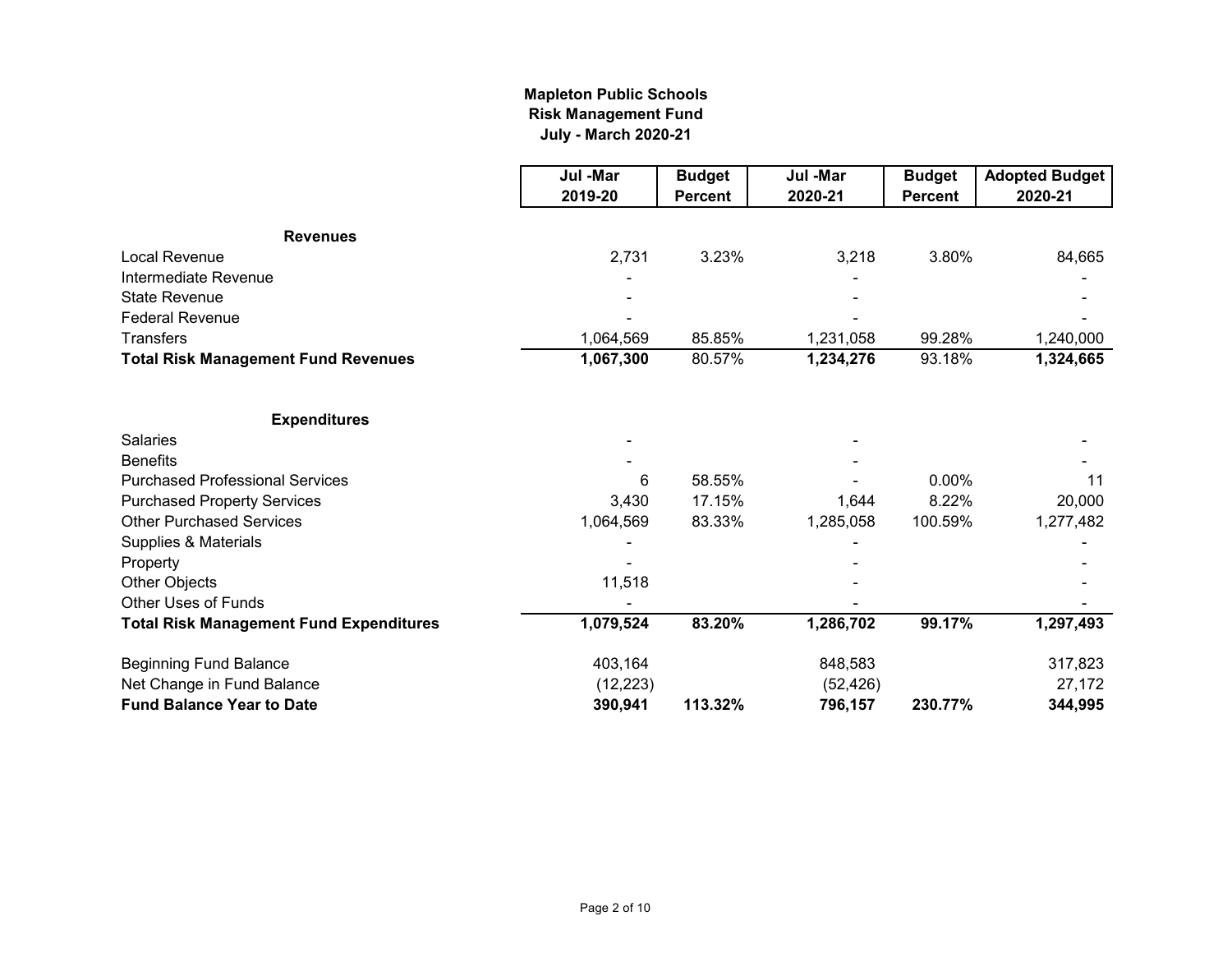### **Mapleton Public Schools Colorado Preschool Fund July - March 2020-21**

|                                                   | Jul -Mar  | <b>Budget</b>  | Jul -Mar   | <b>Budget</b>  | <b>Adopted Budget</b> |
|---------------------------------------------------|-----------|----------------|------------|----------------|-----------------------|
|                                                   | 2019-20   | <b>Percent</b> | 2020-21    | <b>Percent</b> | 2020-21               |
| <b>Revenues</b>                                   |           |                |            |                |                       |
| <b>Local Revenue</b>                              | 506,990   | 101.18%        | 410,585    | 81.94%         | 501,100               |
| Intermediate Revenue                              |           |                |            |                |                       |
| <b>State Revenue</b>                              | 4,799     |                |            |                |                       |
| <b>Federal Revenue</b>                            |           |                |            |                |                       |
| <b>Transfers</b>                                  | 1,681,270 | 54.93%         | 1,724,085  | 56.33%         | 3,060,673             |
| <b>Total Colorado Preschool Fund Revenues</b>     | 2,193,059 | 61.57%         | 2,134,670  | 59.93%         | 3,561,773             |
| <b>Expenditures</b>                               |           |                |            |                |                       |
| <b>Salaries</b>                                   | 1,553,311 | 59.21%         | 1,705,929  | 65.03%         | 2,623,284             |
| <b>Benefits</b>                                   | 462,420   | 59.49%         | 525,971    | 67.66%         | 777,372               |
| <b>Purchased Professional Services</b>            | 36,484    | 74.31%         | 36,423     | 74.18%         | 49,100                |
| <b>Purchased Property Services</b>                |           |                | 630        |                |                       |
| <b>Other Purchased Services</b>                   | 3,404     | 56.74%         | 14         | 0.23%          | 6,000                 |
| Supplies & Materials                              | 57,202    | 68.08%         | 27,841     | 33.14%         | 84,017                |
| Property                                          |           | $0.00\%$       |            | 0.00%          | 10,000                |
| Other Objects                                     | 10,358    | 86.32%         | 10,884     | 90.70%         | 12,000                |
| <b>Other Uses of Funds</b>                        |           |                |            |                |                       |
| <b>Total Colorado Preschool Fund Expenditures</b> | 2,123,180 | 59.61%         | 2,307,692  | 64.79%         | 3,561,773             |
| <b>Beginning Fund Balance</b>                     | 275,258   |                | 80,815     |                | 198,624               |
| Net Change in Fund Balance                        | 69,879    |                | (173, 023) |                |                       |
| <b>Fund Balance Year to Date</b>                  | 345,137   | 173.76%        | (92, 208)  | $-46.42%$      | 198,624               |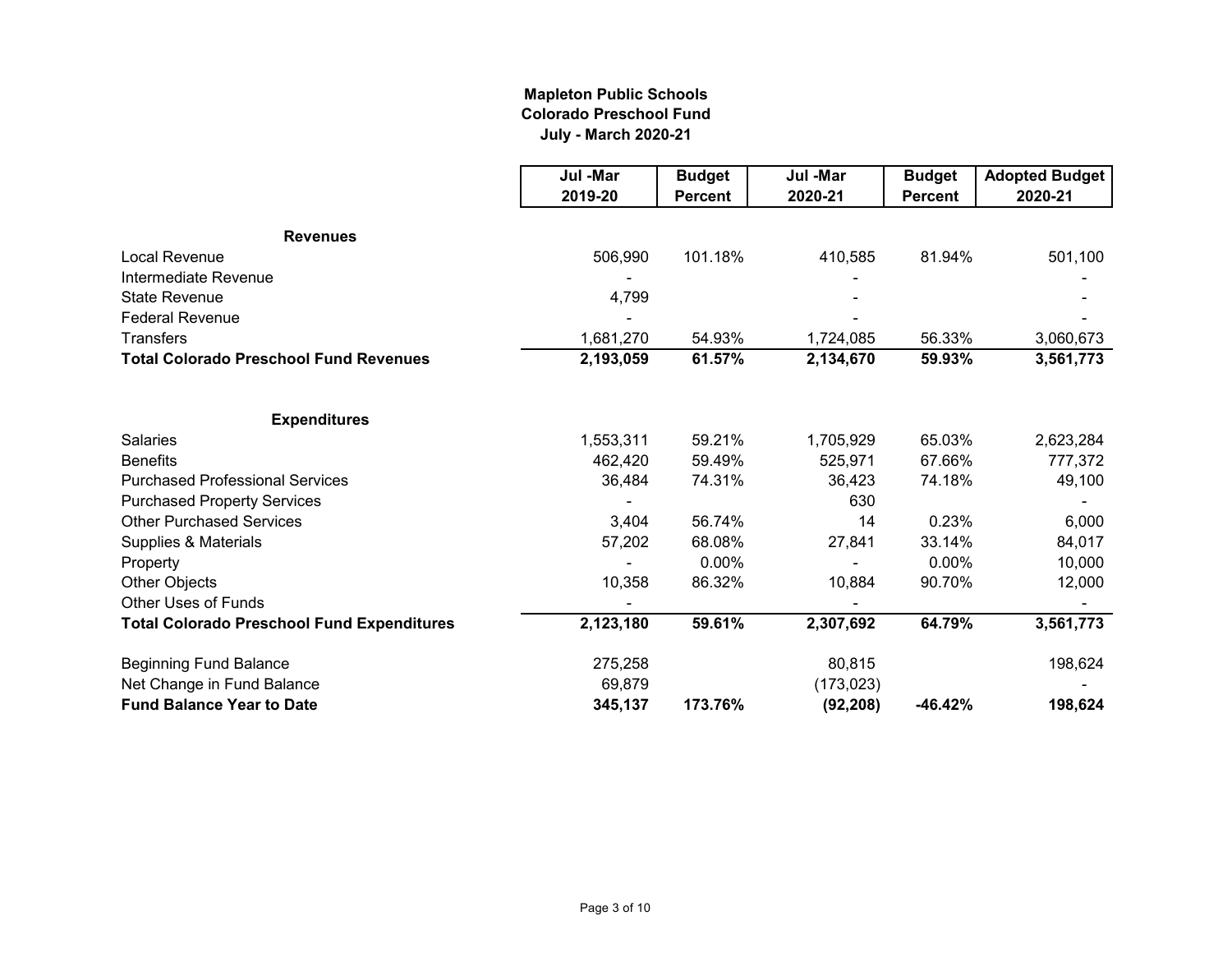### **Mapleton Public Schools Nutrition Services Fund July - March 2020-21**

|                                                   | Jul -Mar  | <b>Budget</b>  | Jul -Mar  | <b>Budget</b>  | <b>Adopted Budget</b> |
|---------------------------------------------------|-----------|----------------|-----------|----------------|-----------------------|
|                                                   | 2019-20   | <b>Percent</b> | 2020-21   | <b>Percent</b> | 2020-21               |
| <b>Revenues</b>                                   |           |                |           |                |                       |
| Local Revenue                                     | 352,471   | 65.77%         | 40,341    | 7.53%          | 535,930               |
| Intermediate Revenue                              |           |                |           |                |                       |
| <b>State Revenue</b>                              | 66,200    | 66.97%         | 26,136    | 26.44%         | 98,850                |
| <b>Federal Revenue</b>                            | 1,552,162 | 65.24%         | 1,963,268 | 82.52%         | 2,379,019             |
| <b>Transfers</b>                                  |           |                |           |                |                       |
| <b>Total Nutrition Services Fund Revenues</b>     | 1,970,832 | 65.39%         | 2,029,745 | 67.35%         | 3,013,799             |
| <b>Expenditures</b>                               |           |                |           |                |                       |
| <b>Salaries</b>                                   | 776,206   | 65.48%         | 692,827   | 58.45%         | 1,185,384             |
| <b>Benefits</b>                                   | 231,721   | 66.02%         | 209,361   | 59.65%         | 350,973               |
| <b>Purchased Professional Services</b>            | 46,957    | 92.77%         | 32,310    | 63.83%         | 50,619                |
| <b>Purchased Property Services</b>                | 31,153    | 63.79%         | 19,399    | 39.72%         | 48,836                |
| <b>Other Purchased Services</b>                   | 5,886     | 54.91%         | 1,802     | 16.81%         | 10,720                |
| Supplies & Materials                              | 787,801   | 64.81%         | 498,820   | 41.04%         | 1,215,587             |
| Property                                          | 154,053   | 33857.73%      | 1,946     | 427.59%        | 455                   |
| Other Objects                                     | 1,556     | 0.30%          | 1,065     | 0.20%          | 526,000               |
| <b>Other Uses of Funds</b>                        |           |                |           |                |                       |
| <b>Total Nutrition Services Fund Expenditures</b> | 2,035,332 | 60.06%         | 1,457,530 | 43.01%         | 3,388,574             |
| <b>Beginning Fund Balance</b>                     | 1,607,647 |                | 1,306,445 |                | 1,151,240             |
| Net Change in Fund Balance                        | (64, 500) |                | 572,215   |                | (374, 775)            |
| <b>Fund Balance Year to Date</b>                  | 1,543,147 | 198.74%        | 1,878,660 | 241.95%        | 776,465               |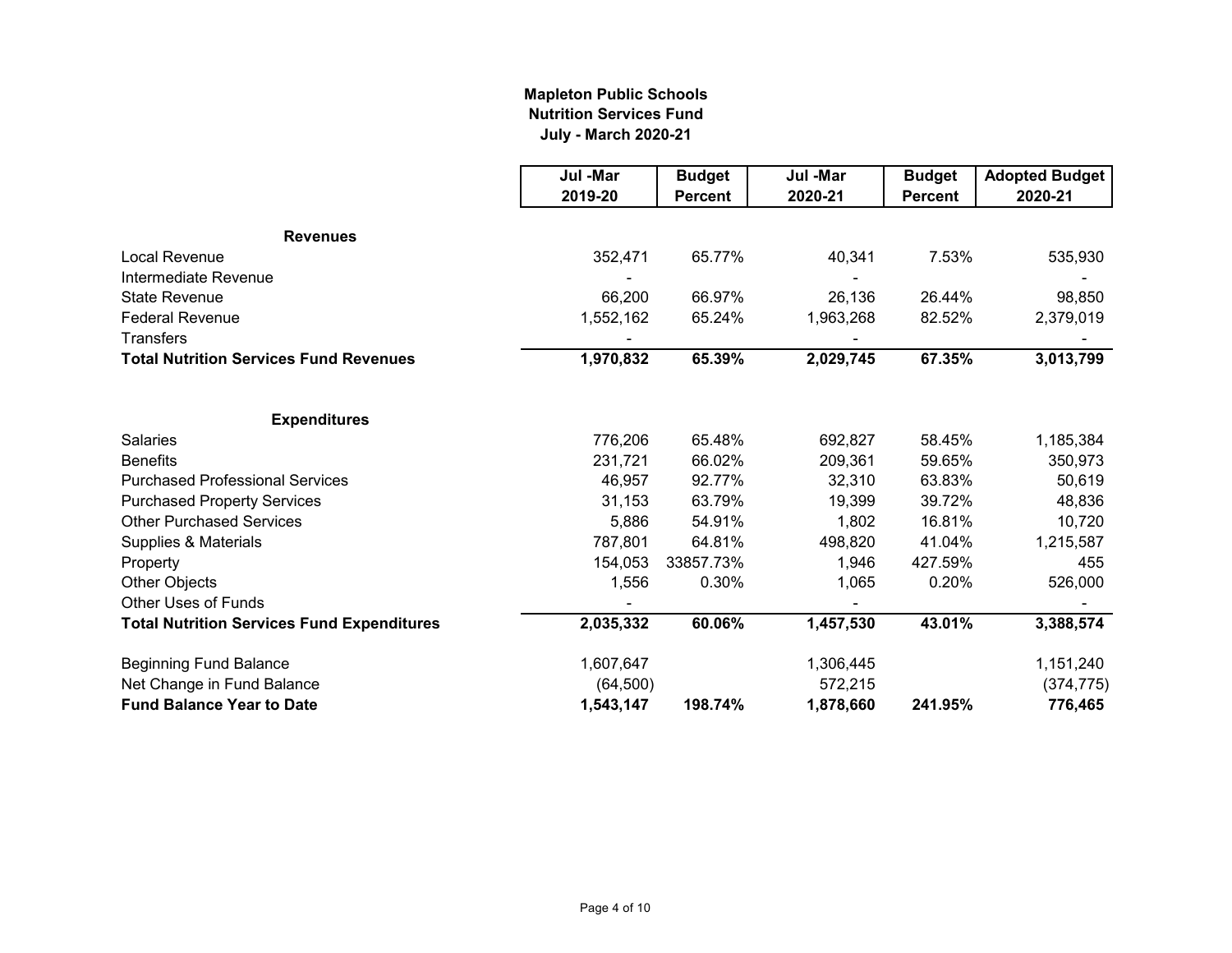### **Mapleton Public Schools Grants Fund July - March 2020-21**

|                                        | Jul -Mar  | <b>Budget</b>    | Jul -Mar   | <b>Budget</b>  | <b>Adopted Budget</b> |
|----------------------------------------|-----------|------------------|------------|----------------|-----------------------|
|                                        | 2019-20   | <b>Percent</b>   | 2020-21    | <b>Percent</b> | 2020-21               |
|                                        |           |                  |            |                |                       |
| <b>Revenues</b>                        |           |                  |            |                |                       |
| Local Revenue                          | 143,923   | 319.83%          | 42,273     | 93.94%         | 45,000                |
| Intermediate Revenue                   |           |                  |            |                |                       |
| <b>State Revenue</b>                   | 808,760   | 147.97%          | 628,089    | 114.91%        | 546,580               |
| <b>Federal Revenue</b>                 | 2,862,483 | 62.64%           | 12,779,242 | 279.66%        | 4,569,589             |
| <b>Transfers</b>                       |           |                  |            |                |                       |
| <b>Total Grants Fund Revenues</b>      | 3,815,165 | 73.92%           | 13,449,604 | 260.59%        | 5,161,169             |
|                                        |           |                  |            |                |                       |
| <b>Expenditures</b>                    |           |                  |            | 221.23%        |                       |
| <b>Salaries</b><br><b>Benefits</b>     | 1,564,126 | 85.95%<br>82.26% | 4,025,877  | 215.11%        | 1,819,770             |
| <b>Purchased Professional Services</b> | 436,611   | 86.64%           | 1,141,802  |                | 530,794               |
|                                        | 385,343   |                  | 442,000    | 99.38%         | 444,748               |
| <b>Purchased Property Services</b>     | 567,402   | 2702.99%         | 4,865      | 23.18%         | 20,992                |
| <b>Other Purchased Services</b>        | 181,772   | 163.08%          | 387,348    | 347.52%        | 111,462               |
| Supplies & Materials                   | 138,714   | 10.12%           | 2,628,418  | 191.67%        | 1,371,335             |
| Property                               | 29,941    | 714.08%          | 4,405,018  | 105058.47%     | 4,193                 |
| <b>Other Objects</b>                   | 549,723   | 64.08%           | 721,361    | 84.09%         | 857,877               |
| <b>Other Uses of Funds</b>             |           |                  |            |                |                       |
| <b>Total Grants Fund Expenditures</b>  | 3,853,631 | 74.67%           | 13,756,689 | 266.54%        | 5,161,169             |
| <b>Beginning Fund Balance</b>          |           |                  |            |                |                       |
| Net Change in Fund Balance             | (38, 466) |                  | (307,086)  |                |                       |
| <b>Fund Balance Year to Date</b>       | (38, 466) | N/A              | (307, 086) | N/A            |                       |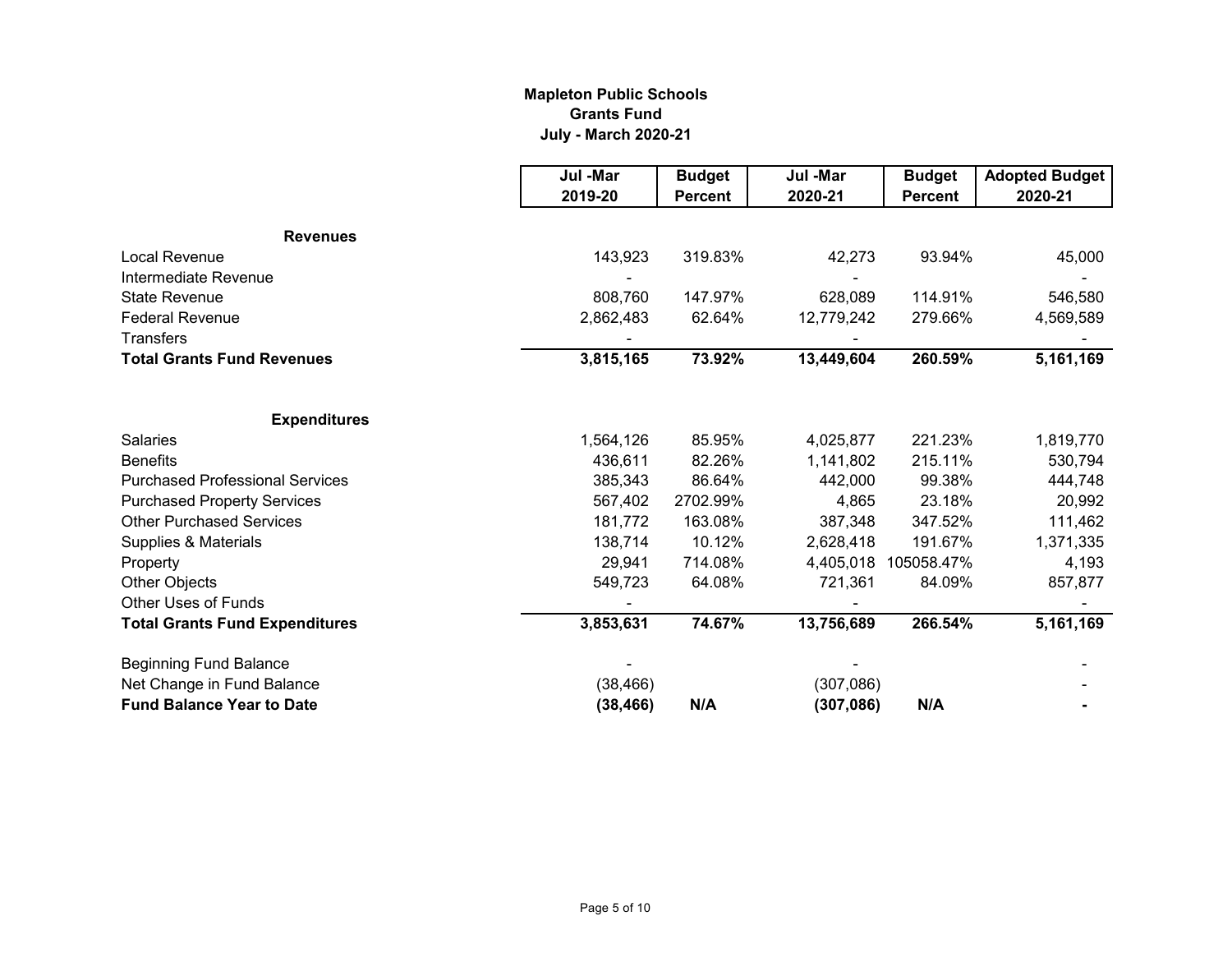### **July - March 2020-21 Mapleton Public Schools Student Actvities Fund**

|                                                  | Jul -Mar | <b>Budget</b>  | Jul -Mar | <b>Budget</b>  | <b>Adopted Budget</b> |
|--------------------------------------------------|----------|----------------|----------|----------------|-----------------------|
|                                                  | 2019-20  | <b>Percent</b> | 2020-21  | <b>Percent</b> | 2020-21               |
| <b>Revenues</b>                                  |          |                |          |                |                       |
| <b>Local Revenue</b>                             | 257,072  | 104.10%        | 11,946   | 4.84%          | 246,950               |
| Intermediate Revenue                             |          |                |          |                |                       |
| <b>State Revenue</b>                             |          |                |          |                |                       |
| <b>Federal Revenue</b>                           |          |                |          |                |                       |
| <b>Transfers</b>                                 |          |                |          |                |                       |
| <b>Total Student Actvities Fund Revenues</b>     | 257,072  | 104.10%        | 11,946   | 4.84%          | 246,950               |
| <b>Expenditures</b>                              |          |                |          |                |                       |
| <b>Salaries</b>                                  |          |                |          |                |                       |
| <b>Benefits</b>                                  |          |                |          |                |                       |
| <b>Purchased Professional Services</b>           |          | 0.00%          |          | 0.00%          | 401                   |
| <b>Purchased Property Services</b>               | 5,117    | 170.57%        |          | 0.00%          | 3,000                 |
| <b>Other Purchased Services</b>                  | 11,269   | 40.70%         |          | $0.00\%$       | 27,690                |
| Supplies & Materials                             | 196,037  | 90.99%         | 15,094   | 7.01%          | 215,459               |
| Property                                         |          |                |          |                |                       |
| Other Objects                                    | 185      | 46.25%         |          | 0.00%          | 400                   |
| <b>Other Uses of Funds</b>                       |          |                |          |                |                       |
| <b>Total Student Actvities Fund Expenditures</b> | 212,608  | 86.09%         | 15,094   | 6.11%          | 246,950               |
| <b>Beginning Fund Balance</b>                    | 277,618  |                | 291,340  |                | 265,629               |
| Net Change in Fund Balance                       | 44,464   |                | (3, 148) |                |                       |
| <b>Fund Balance Year to Date</b>                 | 322,082  | 121.25%        | 288,192  | 108.49%        | 265,629               |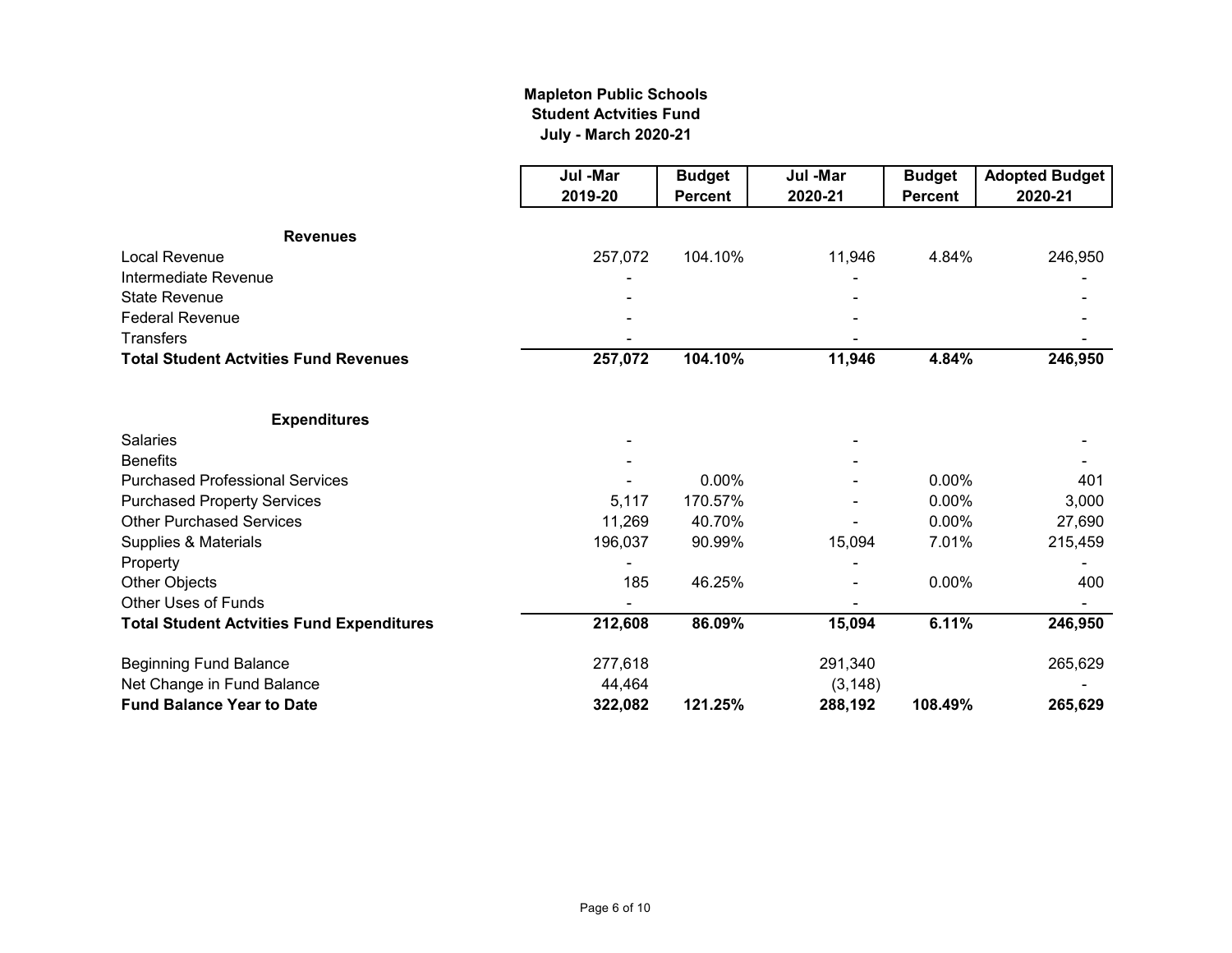### **Mapleton Public Schools Bond Redemption Fund July - March 2020-21**

|                                                | Jul -Mar    | <b>Budget</b>  | Jul -Mar    | <b>Budget</b>  | <b>Adopted Budget</b> |
|------------------------------------------------|-------------|----------------|-------------|----------------|-----------------------|
|                                                | 2019-20     | <b>Percent</b> | 2020-21     | <b>Percent</b> | 2020-21               |
| <b>Revenues</b>                                |             |                |             |                |                       |
| <b>Local Revenue</b>                           | 4,582,620   | 36.74%         | 4,117,940   | 33.02%         | 12,472,000            |
| Intermediate Revenue                           |             |                |             |                |                       |
| <b>State Revenue</b>                           |             |                |             |                |                       |
| <b>Federal Revenue</b>                         |             |                |             |                |                       |
| <b>Other Financing Sources</b>                 |             |                |             |                |                       |
| <b>Total Bond Redemption Fund Revenues</b>     | 4,582,620   | 36.74%         | 4,117,940   | 33.02%         | 12,472,000            |
|                                                |             |                |             |                |                       |
| <b>Expenditures</b>                            |             |                |             |                |                       |
| <b>Salaries</b>                                |             |                |             |                |                       |
| <b>Benefits</b>                                |             |                |             |                |                       |
| <b>Purchased Professional Services</b>         | 32,655      | 379.71%        | 3,105       | 36.10%         | 8,600                 |
| <b>Purchased Property Services</b>             |             |                |             |                |                       |
| <b>Other Purchased Services</b>                |             |                |             |                |                       |
| Supplies & Materials                           |             |                |             |                |                       |
| Property                                       |             |                |             |                |                       |
| Other Objects                                  | 3,055,101   | 40.78%         | 3,637,737   | 48.56%         | 7,491,782             |
| Other Uses of Funds                            | 11,466,179  | 237.30%        | 4,831,960   | 100.00%        | 4,831,960             |
| <b>Total Bond Redemption Fund Expenditures</b> | 14,553,935  | 118.01%        | 8,472,801   | 68.70%         | 12,332,342            |
| <b>Beginning Fund Balance</b>                  | 10,745,886  |                | 9,454,682   |                | 10,775,969            |
| Net Change in Fund Balance                     | (9,971,315) |                | (4,354,861) |                | 139,658               |
| <b>Fund Balance Year to Date</b>               | 774,571     | 7.10%          | 5,099,821   | 46.72%         | 10,915,627            |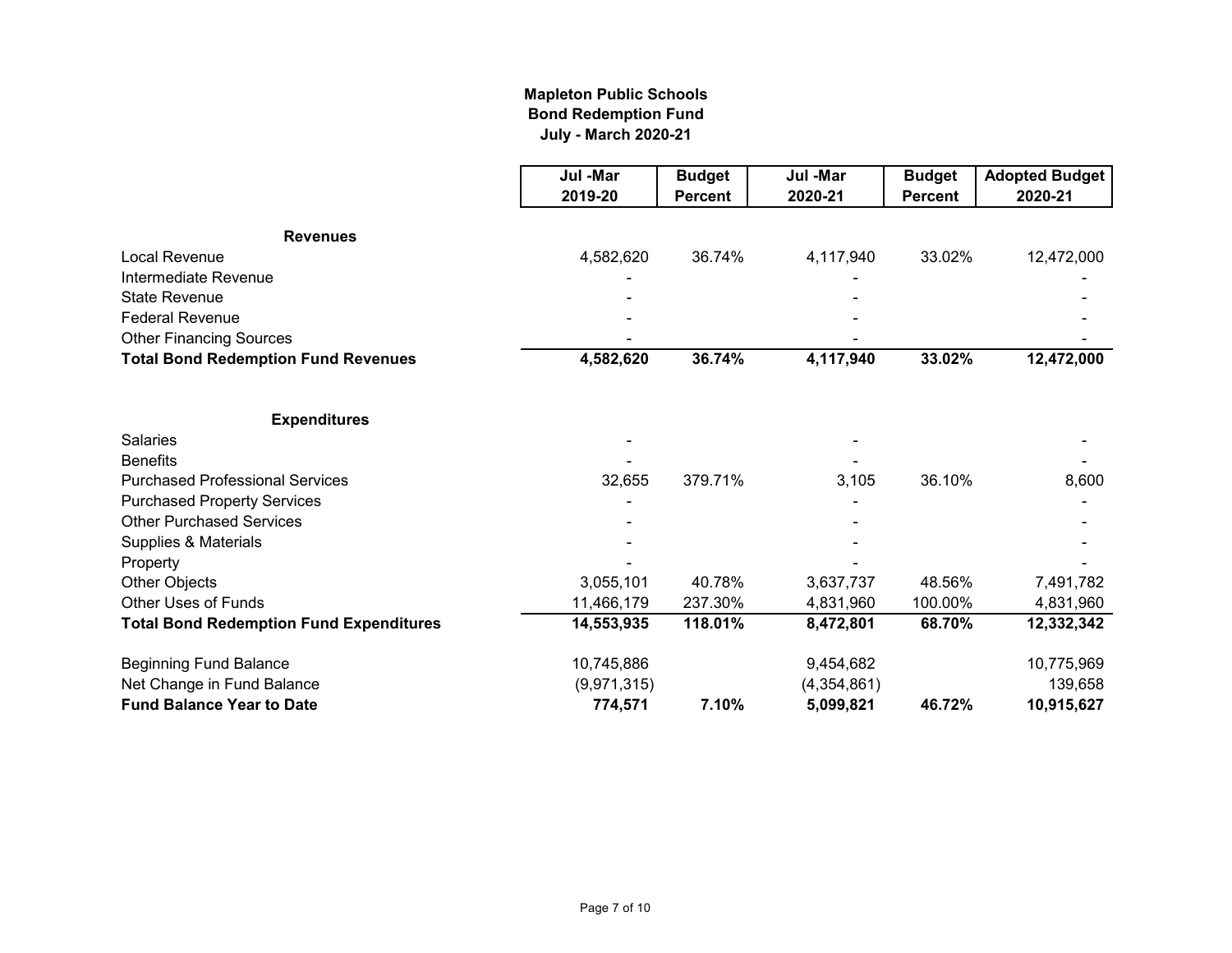### **Mapleton Public Schools Building Fund July - March 2020-21**

|                                         | Jul -Mar     | <b>Budget</b>  | Jul -Mar     | <b>Budget</b>  | <b>Adopted Budget</b> |
|-----------------------------------------|--------------|----------------|--------------|----------------|-----------------------|
|                                         | 2019-20      | <b>Percent</b> | 2020-21      | <b>Percent</b> | 2020-21               |
| <b>Revenues</b>                         |              |                |              |                |                       |
| <b>Local Revenue</b>                    | 37, 158, 377 |                | 45,207       |                |                       |
| Intermediate Revenue                    |              |                |              |                |                       |
| <b>State Revenue</b>                    | 4,669,957    | 29.72%         | 4,939,658    | 31.44%         | 15,712,008            |
| <b>Federal Revenue</b>                  |              |                |              |                |                       |
| <b>Other Financing Sources</b>          |              |                |              |                |                       |
| <b>Total Building Fund Revenues</b>     | 41,828,334   | 266.22%        | 4,984,864    | 31.73%         | 15,712,008            |
| <b>Expenditures</b>                     |              |                |              |                |                       |
| <b>Salaries</b>                         | 498,516      |                |              |                |                       |
| <b>Benefits</b>                         | 123,493      |                |              |                |                       |
| <b>Purchased Professional Services</b>  | 356,957      |                | 24,308       |                |                       |
| <b>Purchased Property Services</b>      | 3,530,047    | 45.27%         | 2,849,579    | 36.54%         | 7,798,035             |
| <b>Other Purchased Services</b>         |              |                |              |                |                       |
| Supplies & Materials                    | 66,356       |                | 203,595      |                |                       |
| Property                                | 23,205,551   | 63.72%         | 21,618,447   | 59.36%         | 36,416,965            |
| Other Objects                           | 534          |                |              |                |                       |
| <b>Other Uses of Funds</b>              |              |                |              |                |                       |
| <b>Total Building Fund Expenditures</b> | 27,781,454   | 62.83%         | 24,695,928   | 55.85%         | 44,215,000            |
| <b>Beginning Fund Balance</b>           | 34,221,259   |                | 40,165,686   |                | 31,190,717            |
| Net Change in Fund Balance              | 14,046,880   |                | (19,711,064) |                | (28, 502, 992)        |
| <b>Fund Balance Year to Date</b>        | 48,268,139   | 1795.87%       | 20,454,622   | 761.04%        | 2,687,725             |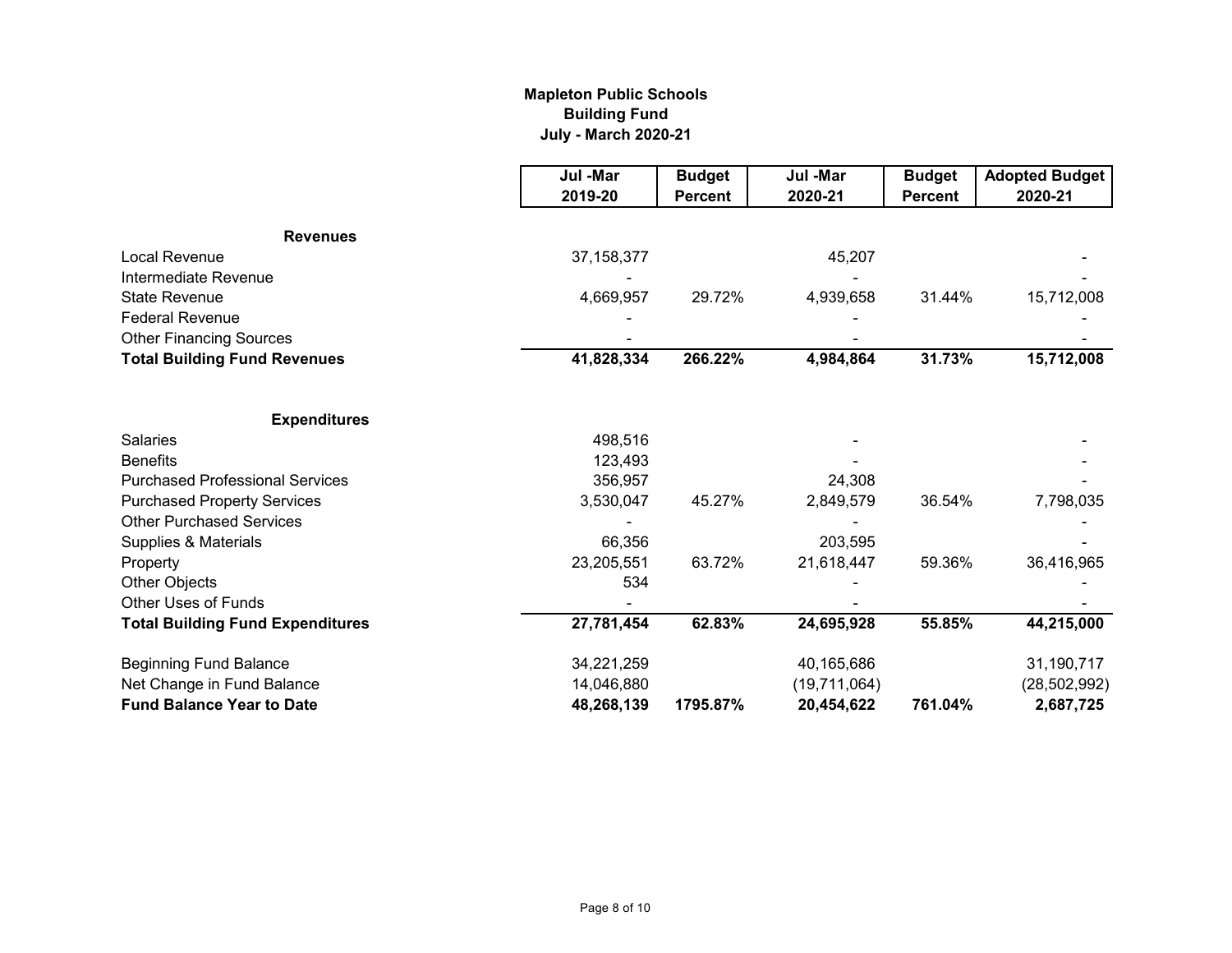### **Mapleton Public Schools Capital Reserve Fund July - March 2020-21**

|                                                | Jul -Mar   | <b>Budget</b>  | Jul -Mar   | <b>Budget</b>  | <b>Adopted Budget</b> |
|------------------------------------------------|------------|----------------|------------|----------------|-----------------------|
|                                                | 2019-20    | <b>Percent</b> | 2020-21    | <b>Percent</b> | 2020-21               |
| <b>Revenues</b>                                |            |                |            |                |                       |
| Local Revenue                                  | 36,738     | 57.79%         | 55,952     | 88.02%         | 63,568                |
| Intermediate Revenue                           |            |                |            |                |                       |
| <b>State Revenue</b>                           |            |                |            |                |                       |
| <b>Federal Revenue</b>                         |            |                |            |                |                       |
| Transfers                                      |            | 0.00%          | 273,000    | 31.55%         | 865,364               |
| <b>Total Capital Reserve Fund Revenues</b>     | 36,738     | 3.95%          | 328,952    | 35.41%         | 928,932               |
| <b>Expenditures</b>                            |            |                |            |                |                       |
| <b>Salaries</b>                                |            |                |            |                |                       |
| <b>Benefits</b>                                |            |                |            |                |                       |
| <b>Purchased Professional Services</b>         | 5,404      | 65.99%         | 8,265      | 100.93%        | 8,188                 |
| <b>Purchased Property Services</b>             |            | 0.00%          | 16,968     | 4.58%          | 370,422               |
| <b>Other Purchased Services</b>                |            |                |            |                |                       |
| Supplies & Materials                           |            |                |            |                |                       |
| Property                                       | 61,987     |                |            |                |                       |
| Other Objects                                  | 102,571    | 52.52%         | 92,791     | 47.51%         | 195,296               |
| Other Uses of Funds                            | 356,345    | 67.95%         | 374,318    | 71.38%         | 524,393               |
| <b>Total Capital Reserve Fund Expenditures</b> | 526,306    | 47.92%         | 492,343    | 44.83%         | 1,098,300             |
| <b>Beginning Fund Balance</b>                  | 670,367    |                | 169,367    |                | 666,792               |
| Net Change in Fund Balance                     | (489, 568) |                | (163, 390) |                | (169, 368)            |
| <b>Fund Balance Year to Date</b>               | 180,799    | 36.35%         | 5,977      | 1.20%          | 497,424               |